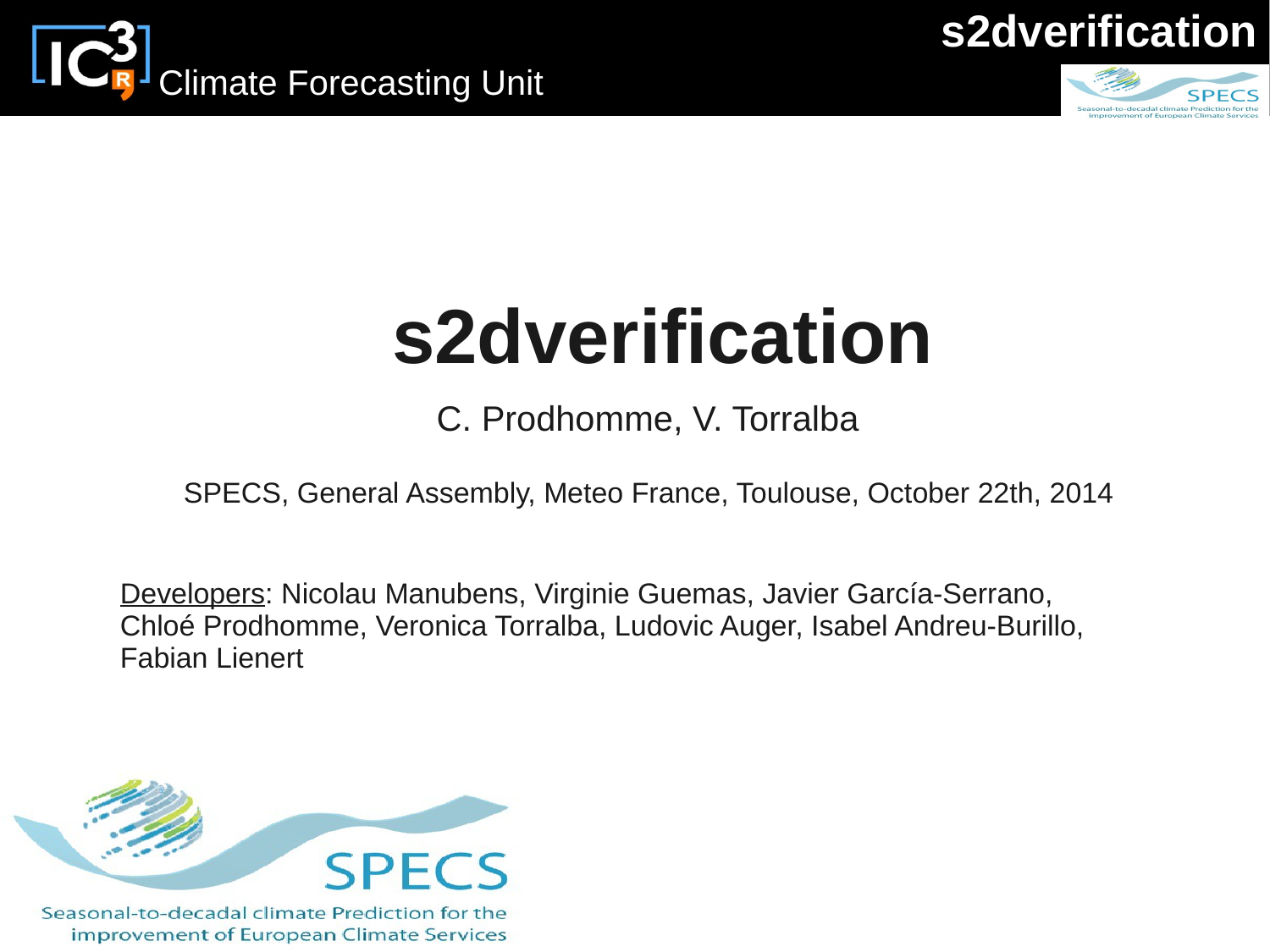





## *Objectives*

 $\rightarrow$  Compute basic statistics on seasonal and decadal forecasts (climatologies, anomalies, seasonal and regional mean...)

 $\rightarrow$  Compute deterministic skill scores with their confidence interval and/or significance level

 $\rightarrow$  Plot maps and time series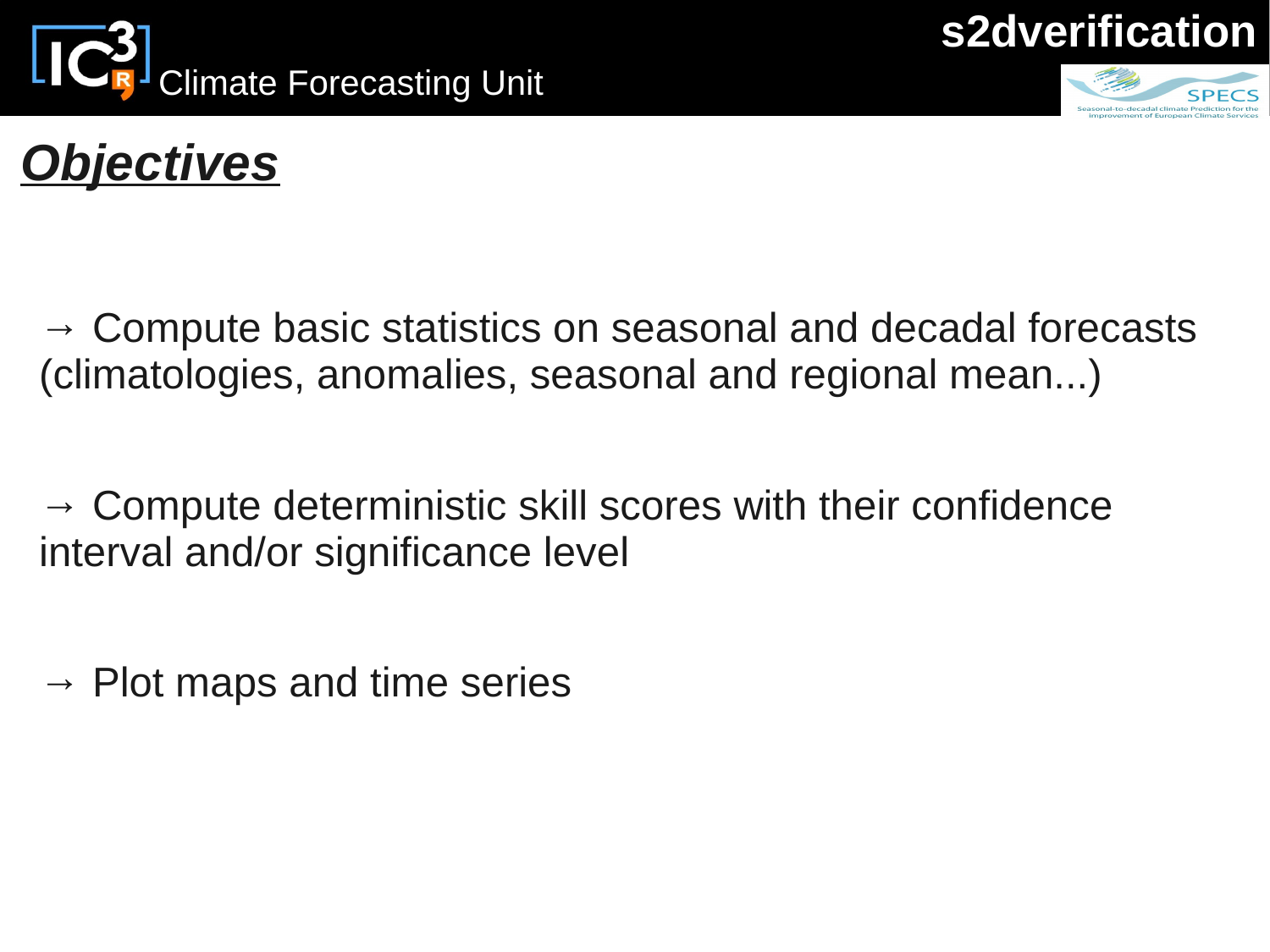**CON**<br>Climate Forecasting Unit

## **s2dverification**



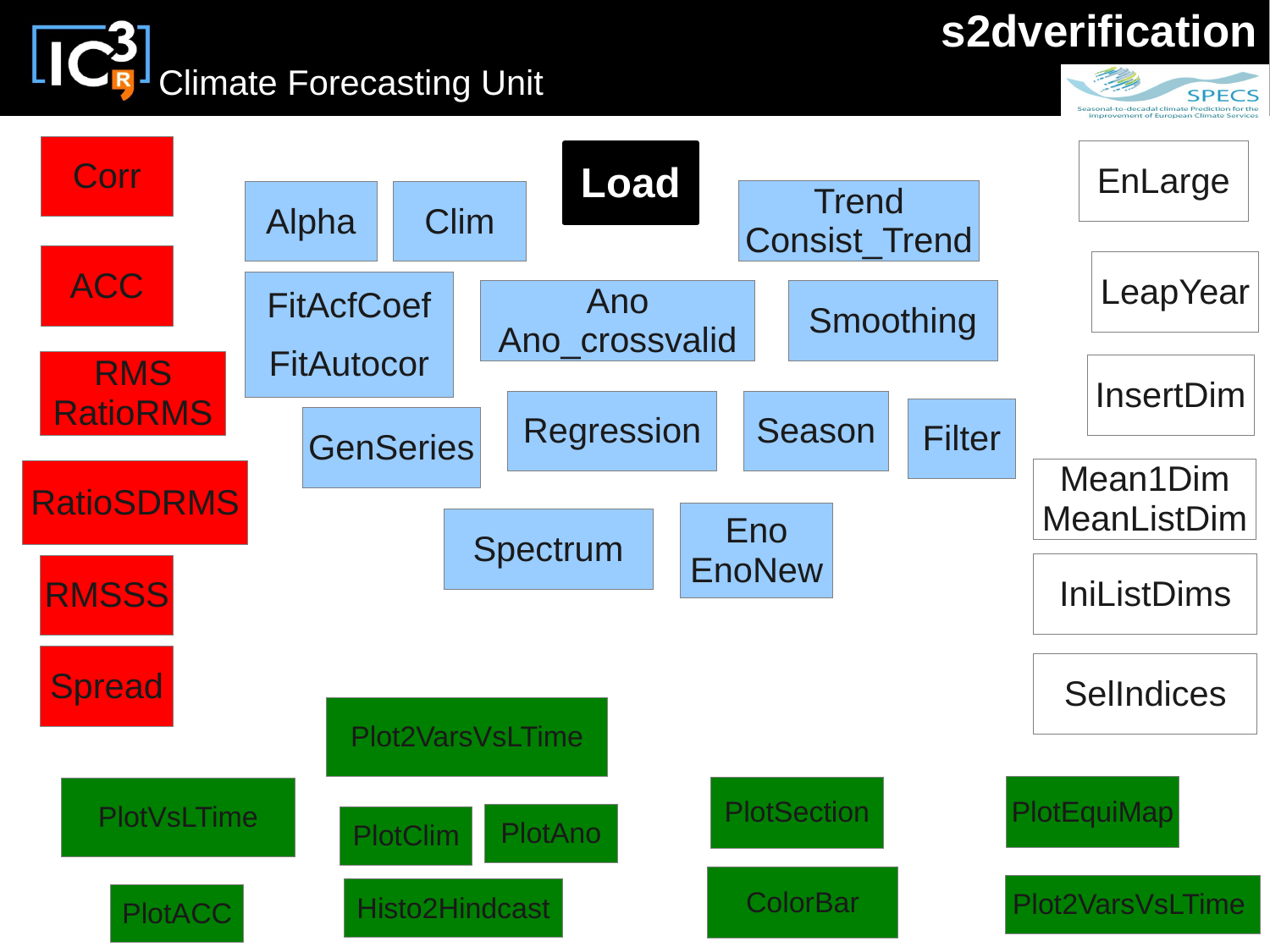

**CR** Climate Forecasting Unit



Latitude

Latitude

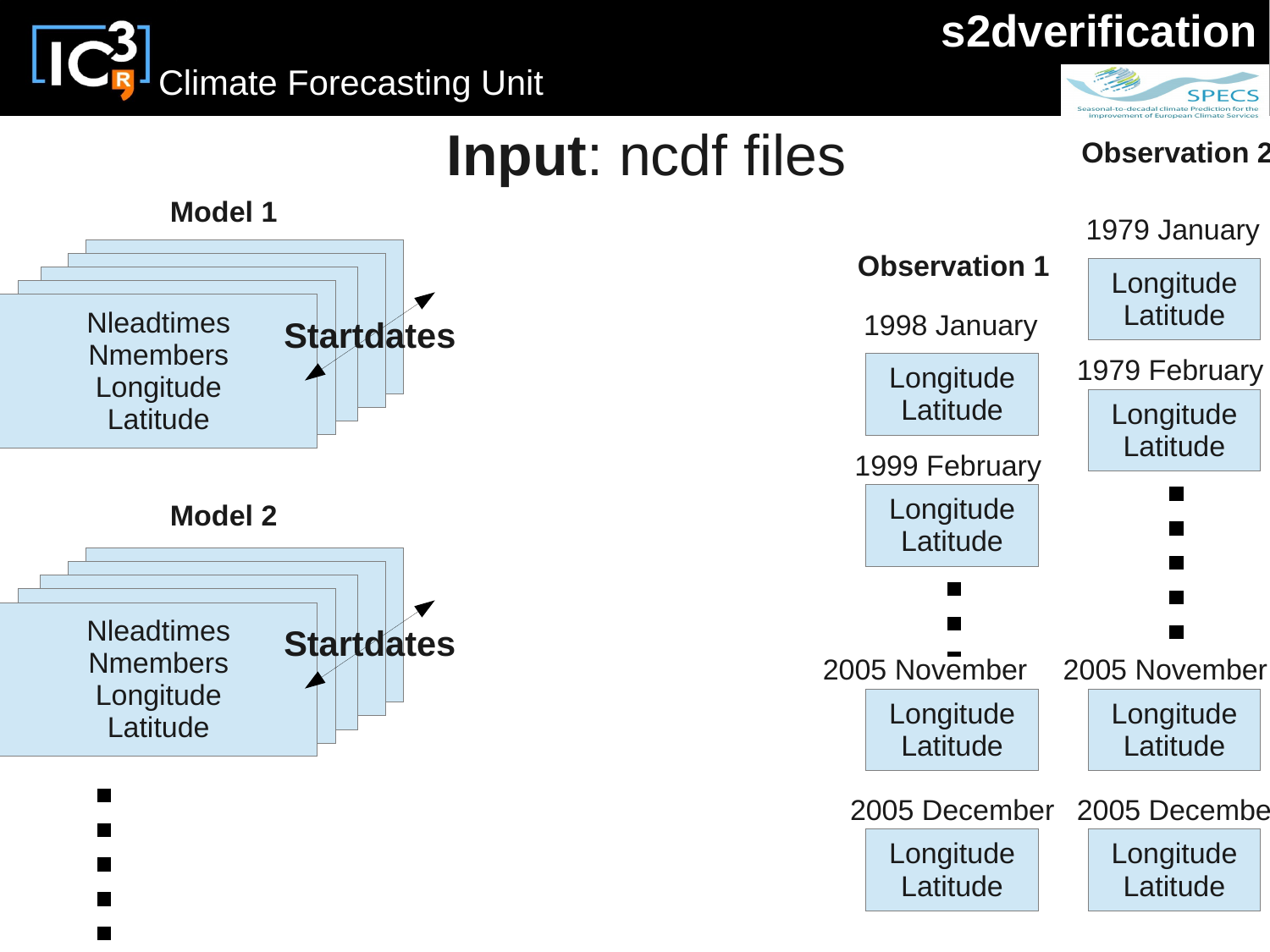**s2dverification**





#### **Observation 1 Observation 2**

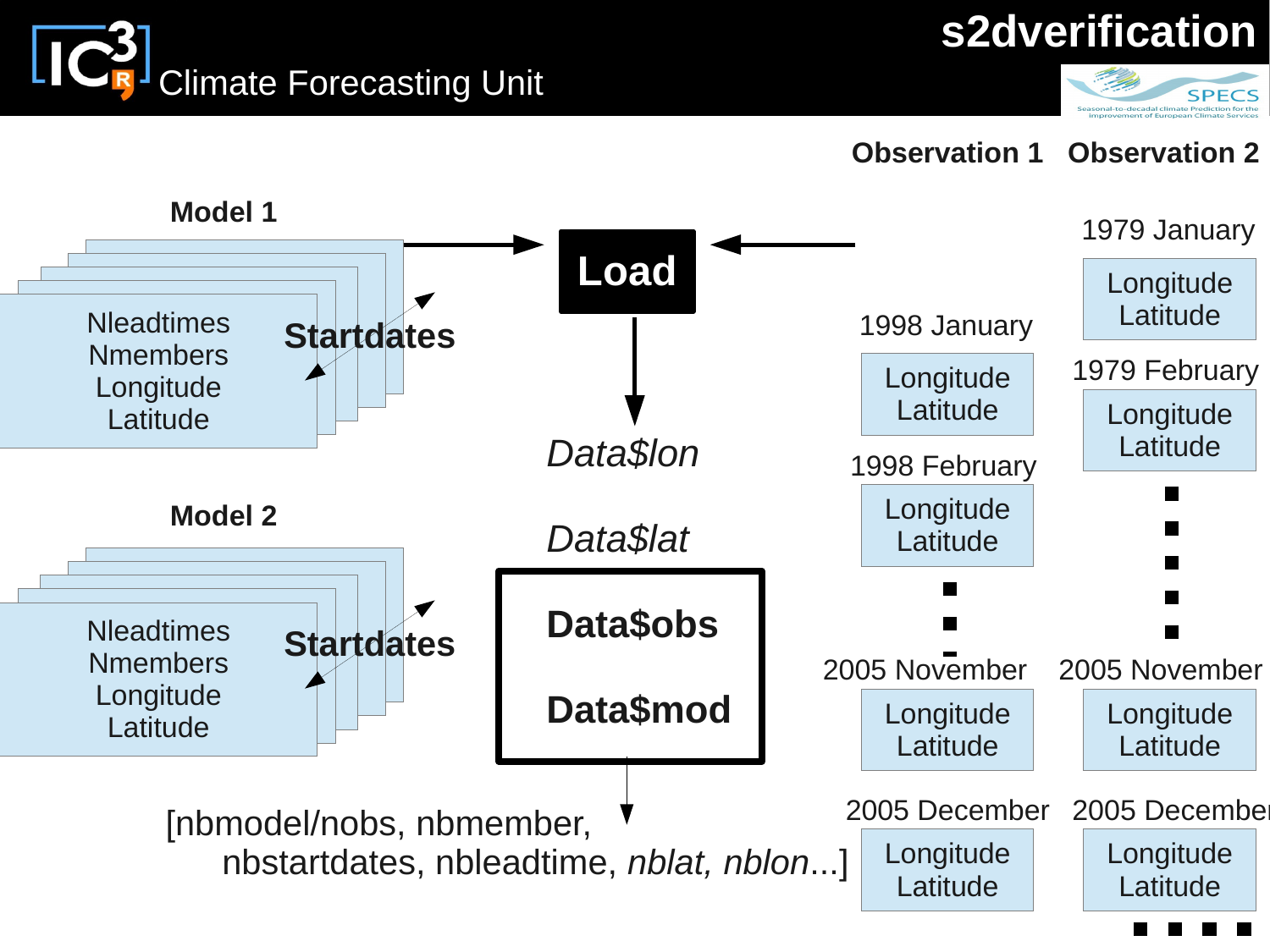

|                    | This function depends on the data you are using:                                             |
|--------------------|----------------------------------------------------------------------------------------------|
| <b>Load</b>        | - Path<br>- ncdf format                                                                      |
| Data\$lon          | - system (Unix, windows)                                                                     |
| Data\$lat          | We are working on a generalisation of the<br>Load function.                                  |
| <b>Data\$obs</b>   | Right now, you have to find your own way to Load<br>your data and obtain the same structure. |
| Data\$mod          |                                                                                              |
|                    |                                                                                              |
| odol/noho nhmomhor |                                                                                              |

[nbmodel/nobs, nbmember, nbstartdates, nbleadtime, *nblat, nblon*...]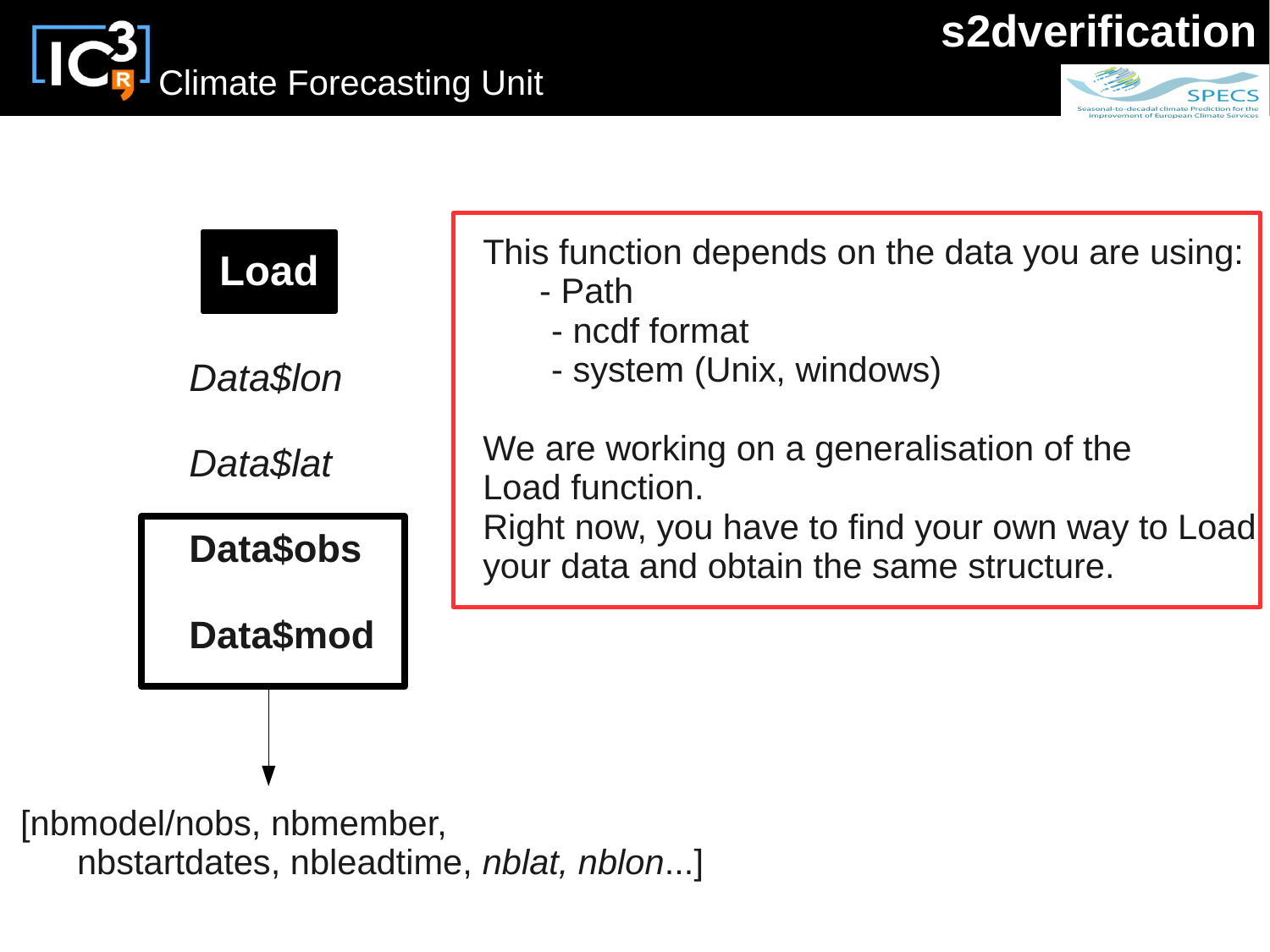LIC<sup>2</sup> Climate Forecasting Unit



**SPECS** 



nbstartdates, nbleadtime, nblat, nblon...]

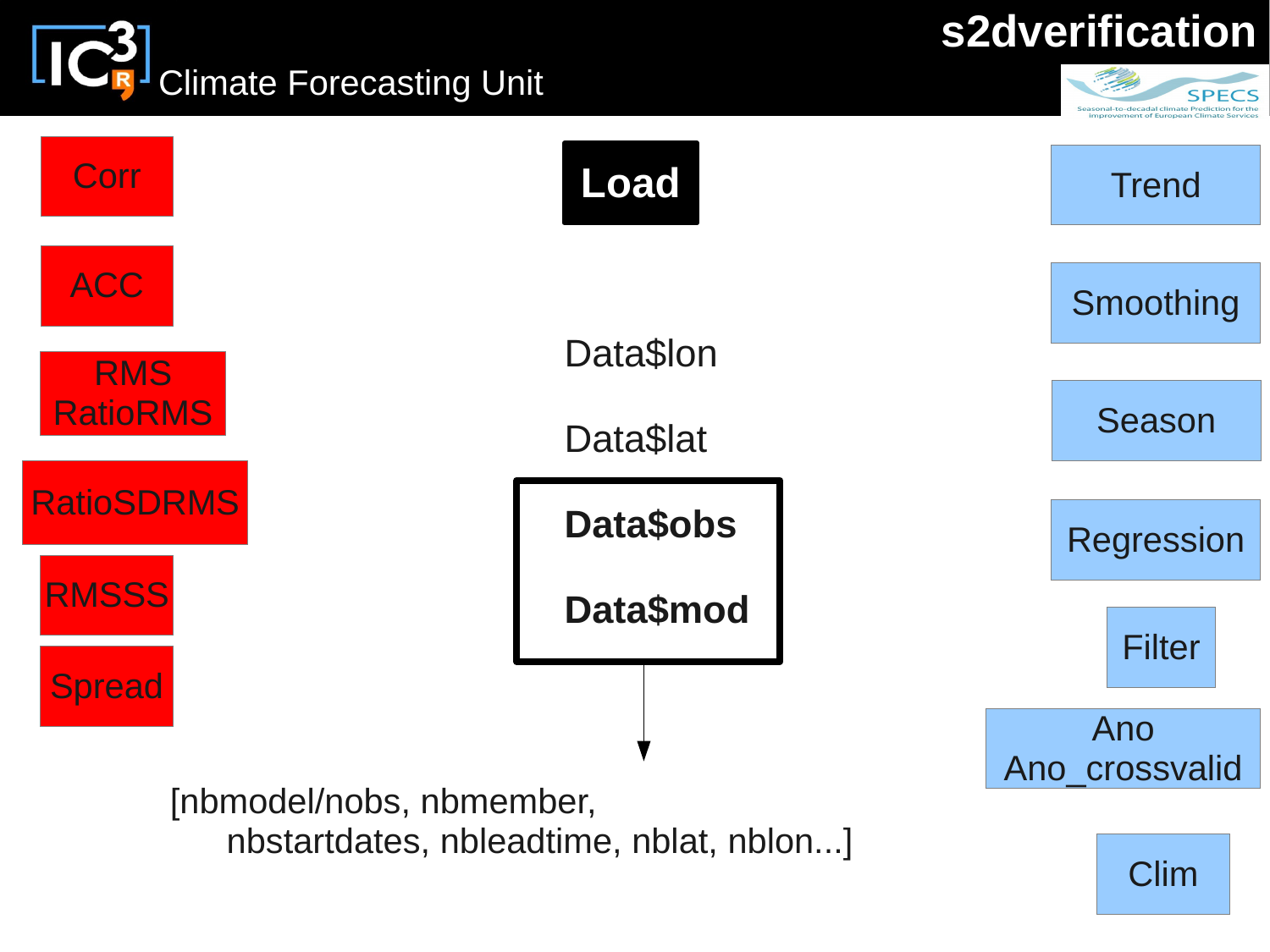# Climate Forecasting Unit



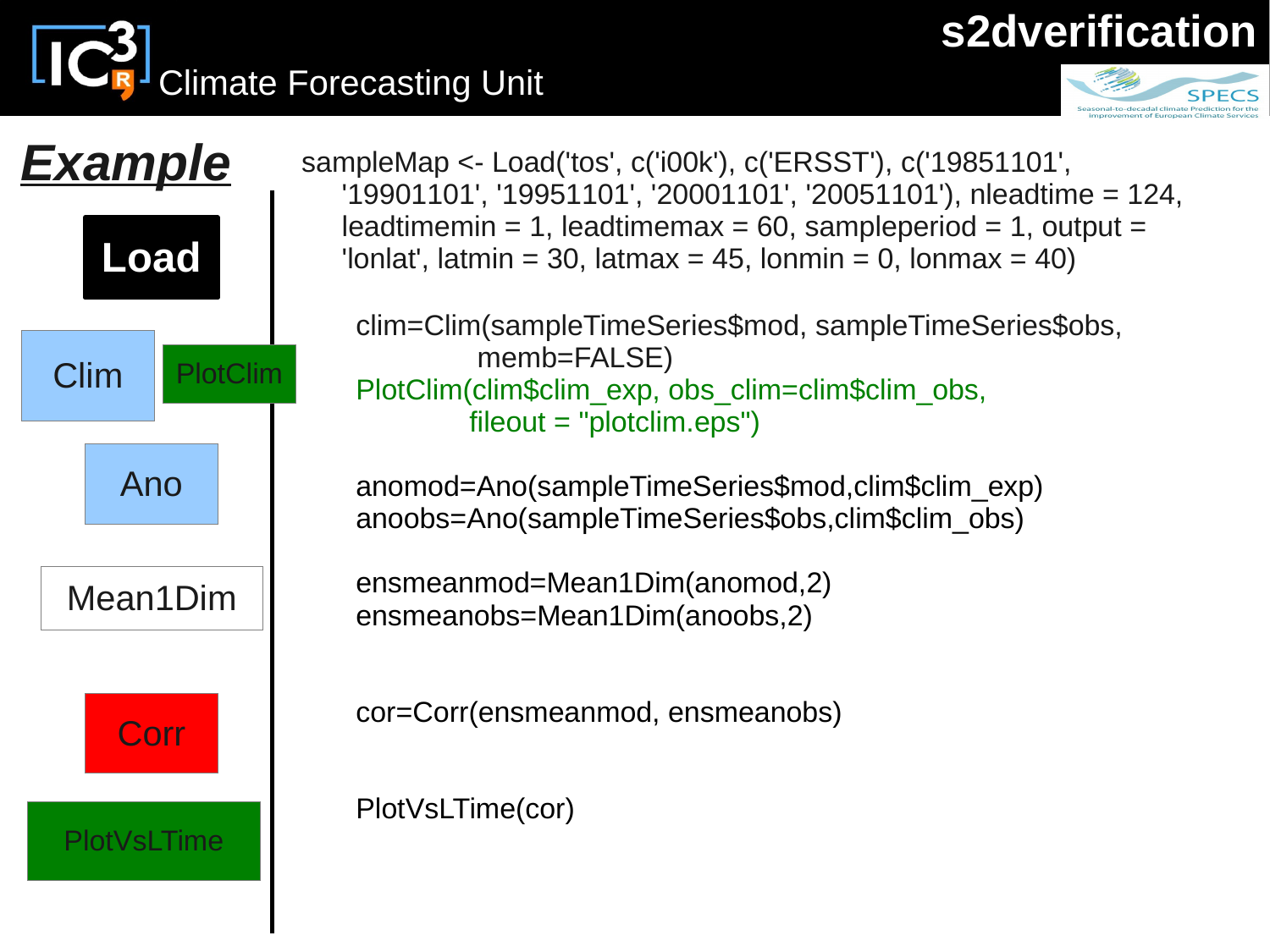





## *Interaction between SpecsVerification and s2dverification*

#### **Issue**

• The tools in SpecsVerification works with data for one grid point, one experiment, and one lead time.

• The structure of the data in s2dverification [nbmodel/nobs, nbmember, nbstartdates, nbleadtime, nblat, nblon...]

*→ How to pass from one data structure to the other ?*

### **Methods**

- Use a loop
- Reorganise the arrays
- Use apply

### **Caveats**

• Not generic (only valid for 1 experiment and 1 observation)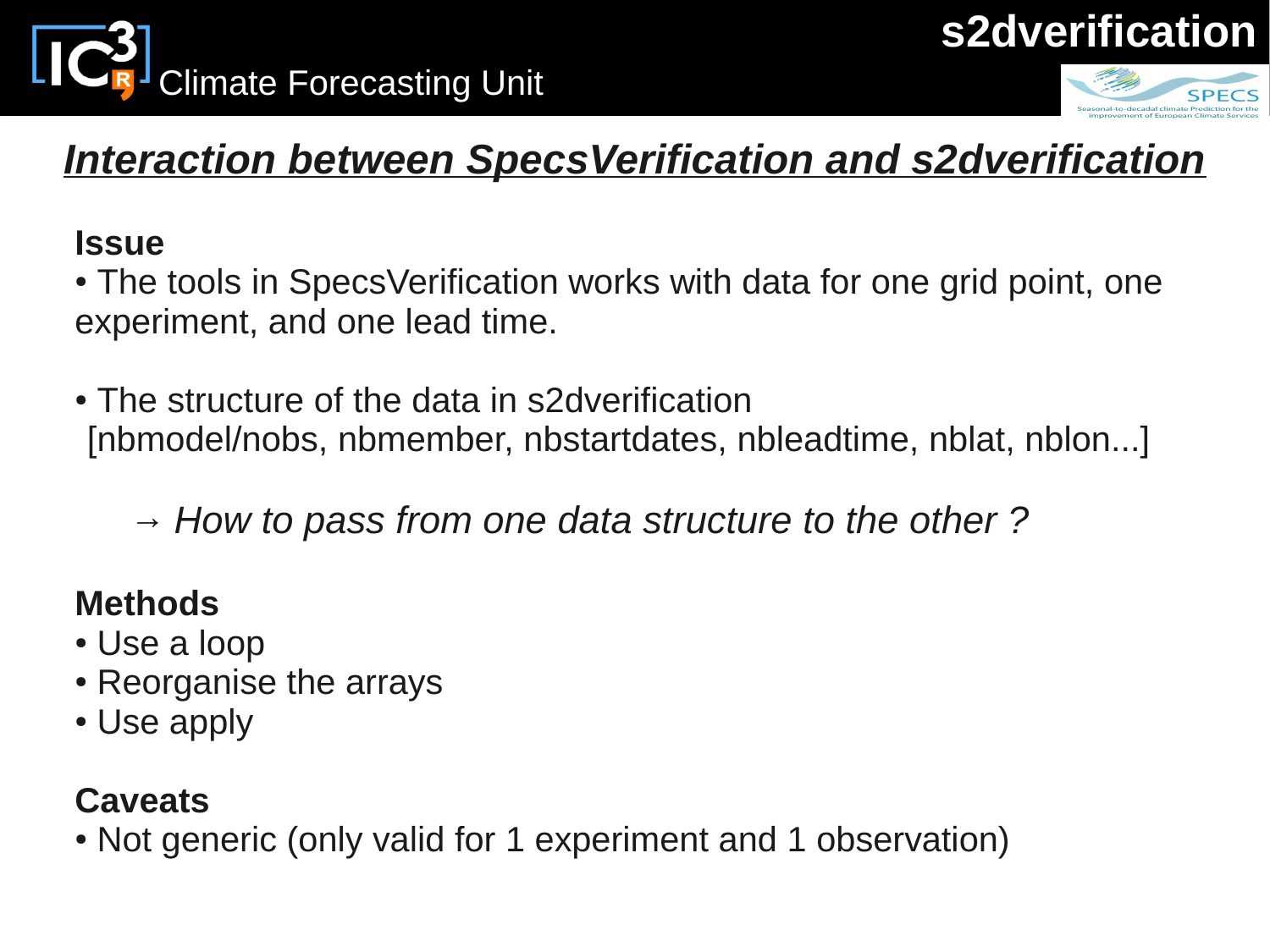IC<sup>3</sup> Climate Forecasting Unit

## **s2dverification**



## *Example*

| sampleMap <- Load('tos', c('i00k'), c('ERSST'), c('19851101', '19901101',<br>'19951101', '20001101', '20051101'), nleadtime = 124, leadtimemin = 1,<br>leadtimemax = 60, sampleperiod= 1, output = 'lonlat', latmin = 30, latmax = 45,<br>$lomin = 0$ , $lomin \times 40$ |
|---------------------------------------------------------------------------------------------------------------------------------------------------------------------------------------------------------------------------------------------------------------------------|
| nexp<-dim(sampleMap\$mod)[1];                                   nmemb<-dim(sampleMap\$mod)[2]<br>nsdates<-dim(sampleMap\$mod)[3]; nlat<-dim(sampleMap\$mod)[5];<br>nlon<-dim(sampleMap\$mod)[6]                                                                           |
| seamod<-Season(sampleMap\$mod,posdim=4,11,12,2)<br>seaobs<-Season(sampleMap\$obs,posdim=4,11,12,2                                                                                                                                                                         |
| smeanmod<-Mean1Dim(seamod,4)<br>smeanobs<-Mean1Dim(seaobs,4)                                                                                                                                                                                                              |
| # the arrays are reorganised<br># [nexp,nmemb,nsdates,nlat,nlon]--->[nexp,nmemb,nsdates*nlat*nlon]<br>sampleMod<-array(smeanmod,dim=c(nexp,nmemb,nsdates*nlat*nlon))<br>sampleObs<-array(smeanobs,dim=c(nexp,1,nsdates*nlat*nlon))                                        |
| # the data of the model are transposed and the ones are deleted<br>ens<-t(drop(sampleMod))                                                                                                                                                                                |
| obs<-drop(sampleObs)<br>RH<-Rankhist(ens,obs)                                                                                                                                                                                                                             |
| PlotRankhist(RH, mode='prob.paper')                                                                                                                                                                                                                                       |
|                                                                                                                                                                                                                                                                           |